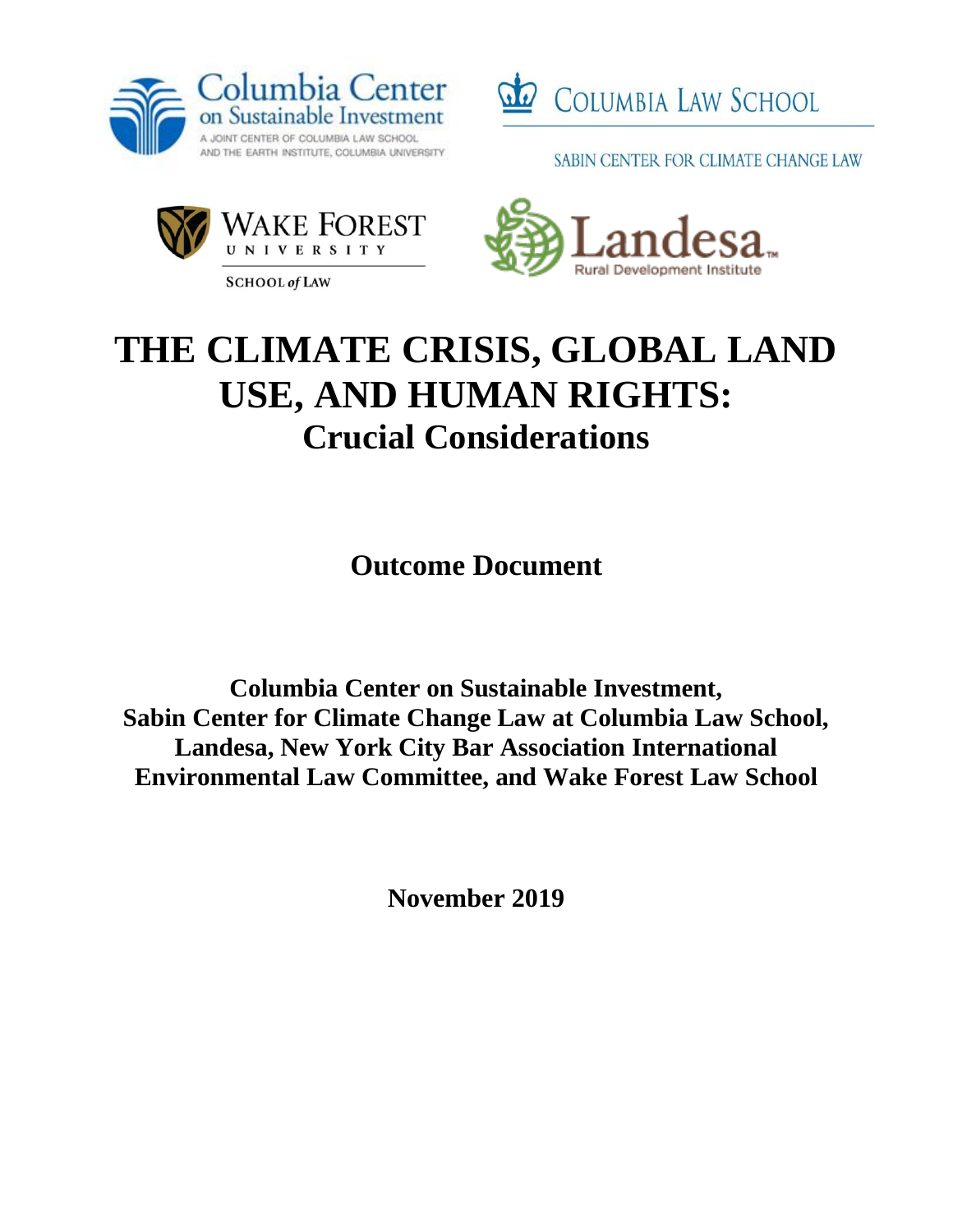# **Acknowledgements**

Written by Mateusz Kasprowicz, Sam Szoke-Burke, and Kaitlin Y. Cordes. Special thanks to Solina Kennedy for editing.

This is an outcome document of The Climate Crisis, Global Land Use, and Human Rights Conference hosted at the Ford Foundation Center for Social Justice on September 27, 2019. The conference was organized by the Columbia Center on Sustainable Investment (CCSI), the Sabin Center for Climate Change Law, Landesa, the New York City Bar Association's International Environmental Law Committee, and Wake Forest Law School, with financial support from the Ford Foundation. More information about the conference is available [here.](http://ccsi.columbia.edu/2019/09/27/the-climate-crisis-global-land-use-and-human-rights/)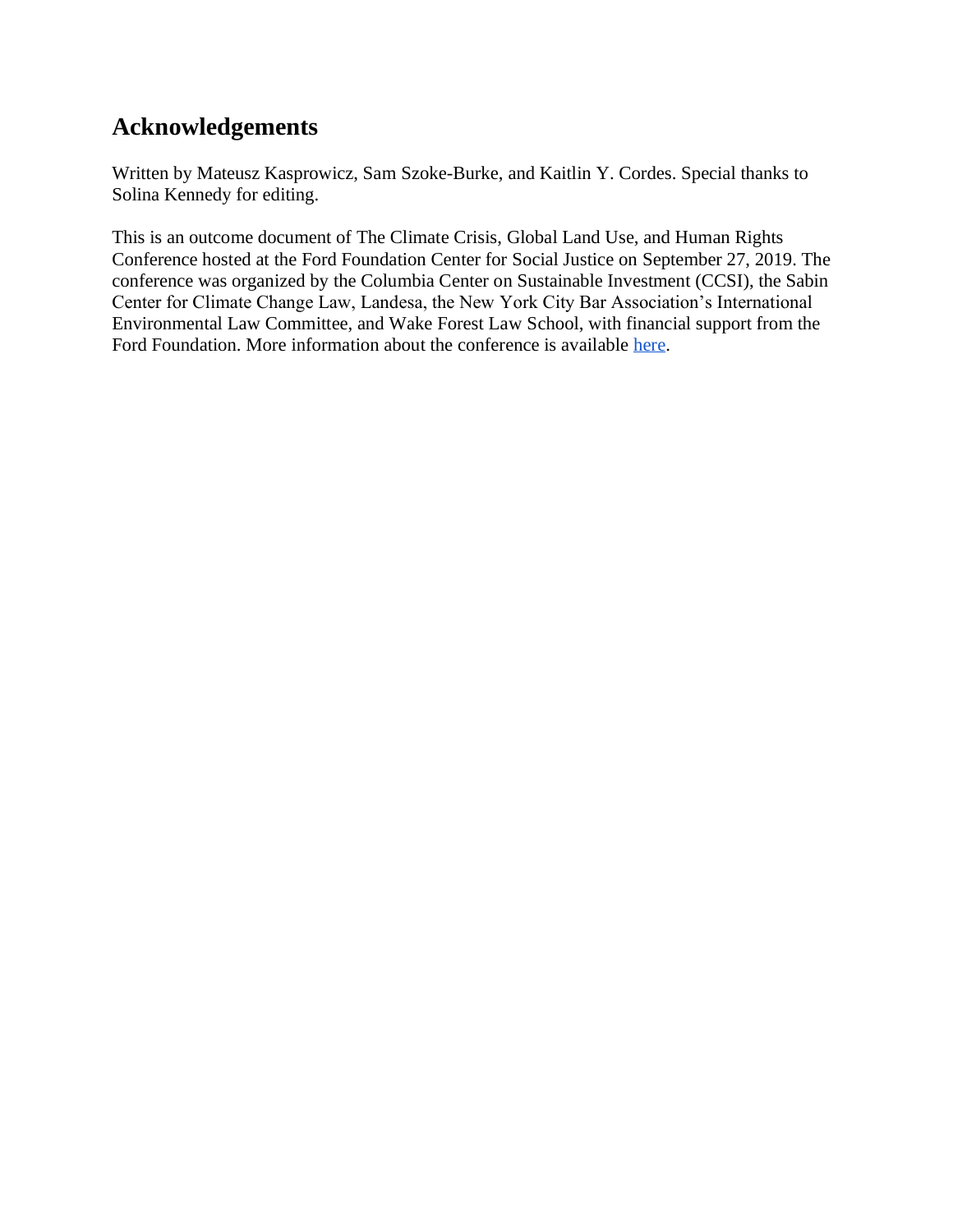# **THE CLIMATE CRISIS, GLOBAL LAND USE, AND HUMAN RIGHTS: Crucial Considerations**

In September 2019, an engaged audience gathered in New York during Climate Week for a daylong conference discussing issues at the intersection of land use, the climate crisis and clean energy transition, and human rights. This document synthesizes presentations and interactions from that day.

## **I. Opening remarks**

Professor Michael Gerrard, Director of the Sabin Center for Climate Change Law, opened the conference with an overview of global land use trends and their relation to climate change. Professor Gerrard cited a [recent report](https://report.ipcc.ch/sr15/pdf/sr15_spm_final.pdf) by the Intergovernmental Panel on Climate Change (IPCC), which found that emissions reductions alone will be insufficient to reach the Paris Agreement's target of keeping global warming below 1.5°C and that negative emissions technologies will be required. Professor Gerard warned that some of these technologies, like carbon sequestration, will exacerbate land shortages, as they add to the already immense demand for land fueled by factors such as rising global meat consumption and biofuels use. Models projecting land use needs for bio-energy carbon capture and storage (BECCS) indicate that for this strategy to viably remove carbon from the atmosphere at scale, an immense area of land, ranging from 460,000 to 6.6 million square kilometers, would be required. Worrisome trends in the demand for land are paralleled by a bleak outlook on land supply as climate change and related effects will actively reduce the world's available arable and habitable land. Professor Gerrard ended with a firm argument that securing and respecting land tenure for vulnerable people will be a crucial element of a just transition to a low-carbon world.

*Watch the introductory remarks [here.](https://www.youtube.com/watch?v=jt9eXfu9Z1w&list=PLMwQ_NbbvYkEqzFitFHIWlAQpSAsQyxle)*

# **II. Panel 1: Land tenure and land users: Understanding the people at the center of land**

The conference's first panel focused on the people who use and rely on land for their survival, including those whose culture and identity are often inherently tied to the land. The panelists, three of whom were representatives of different Indigenous peoples, discussed the often unjust trade-offs between community rights and the land-intensive renewable and bioenergy projects forced upon such communities.

CCSI legal researcher Sam Szoke-Burke began by emphasizing that secure land tenure for communities and community members is not only a fundamental ethical consideration in the transition to renewables, but also a powerful tool in fighting climate change. Jane Meriwas, the Executive Director of Samburu Women's Trust, Kenya, spoke on the history of government appropriation of Indigenous lands and the continued difficulty of establishing formal land rights for pastoralists in Kenya, despite the existence of domestic legislation that allows for formalization. She added that her people already have experience dealing with droughts and other effects of climate change and know how to handle them, even though their adaptation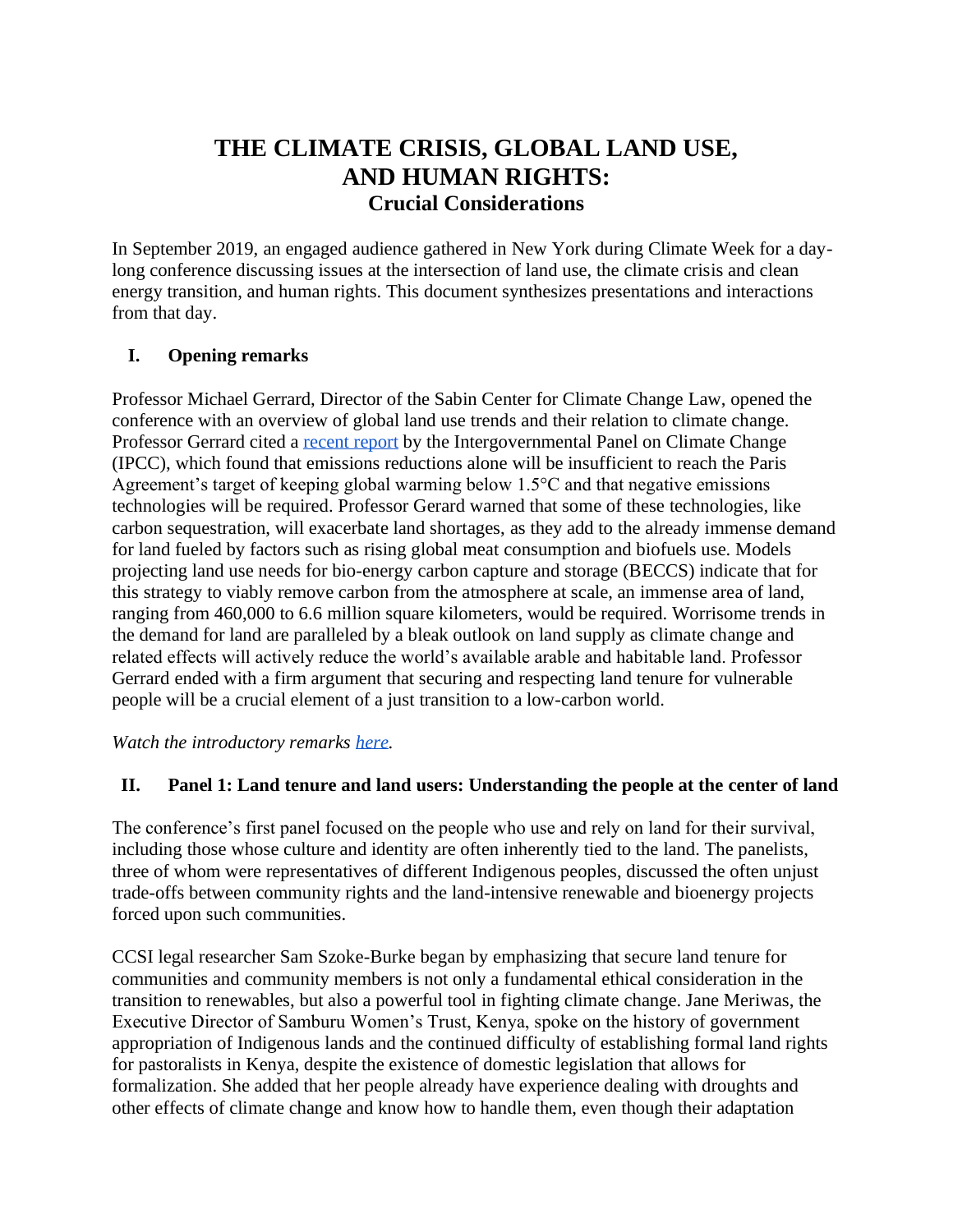strategies are not sufficiently documented: "When you talk about climate change and crisis, Indigenous people have the solution."

Rukka Sombolinggi, Secretary-General of the Indigenous Peoples Alliance of the Archipelago (AMAN), Indonesia, spoke of the grave threats facing Indigenous land defenders in Indonesia, where Indigenous lands are often taken by companies for palm oil production. Palm oil production is expected to increase in Indonesia, due in part to the global demand for biodiesel. The struggles of Indigenous peoples against such companies have been protracted and difficult, with little legislative progress despite sustained international attention and well-documented environmental impacts of large-scale oil palm plantations. Sombolinggi wanted the audience to know that her community is not against fighting climate change, or even against companies: "what we are against is injustice."

Taiko Lemayian, a Maasai representative from Kajiado County, Kenya, shared his experience of being approached by several international wind-power firms that hoped to acquire his community's lands. He reflected on the larger scramble for land in Africa to develop renewable energy projects and underlined the hurdles that communities face in understanding the implications of generations-long contracts that communities are often expected to sign, in obtaining fair appraisals for community lands, and in finding effective benefit-sharing models.

Karol Boudreaux, Landesa's Chief Program Officer, noted that land rights are critically important because they provide a degree of stability that enables farmers and other land users to plan how they will use natural resources into the future. Land rights can also be used to strengthen livelihoods while simultaneously strengthening environmental protections and supporting climate change mitigation. Boudreaux recounted how a legal change in the Sahel region resulted in farmers being given rights to the trees on their property. In Francophone Africa, such rights had previously belonged to the State due to legislative remnants from colonial times, and many trees had been cleared simply because farmers were not responsible for them. The reallocation of ownership of trees helped [lead to a great resurgence of tree cover](https://www.nytimes.com/2007/02/11/world/africa/11niger.html) in the region.

During the Q&A, an audience member asked about the scale of climate solutions, citing E.F. Schumacher's *Small is Beautiful* to argue that a focus on low-unit cost inspires only industrial and poorly-suited solutions. Sombolonggi agreed and pointed to food systems as an example of the importance of local, small-scale production. She also noted that Indigenous economies, as a result of their cooperation with nature, can produce riches for all members of nearby communities, whereas the global economy is owned or controlled by a small number of actors.

*Watch Panel 1 [here.](https://www.youtube.com/watch?v=pDqRhdr_X38&list=PLMwQ_NbbvYkEqzFitFHIWlAQpSAsQyxle&index=2)*

## **III. Panel 2: Carbon sequestration, biofuels, renewable energy and land use**

The second session of the day focused on the effects of biofuels, carbon sequestration, and other climate change mitigation strategies on land use and land rights, and was facilitated by Professor Michael Burger, Executive Director of the Sabin Center. He began the discussion by asking the panelists about biofuels. Mark Lutes, a senior policy advisor to the World Wildlife Fund,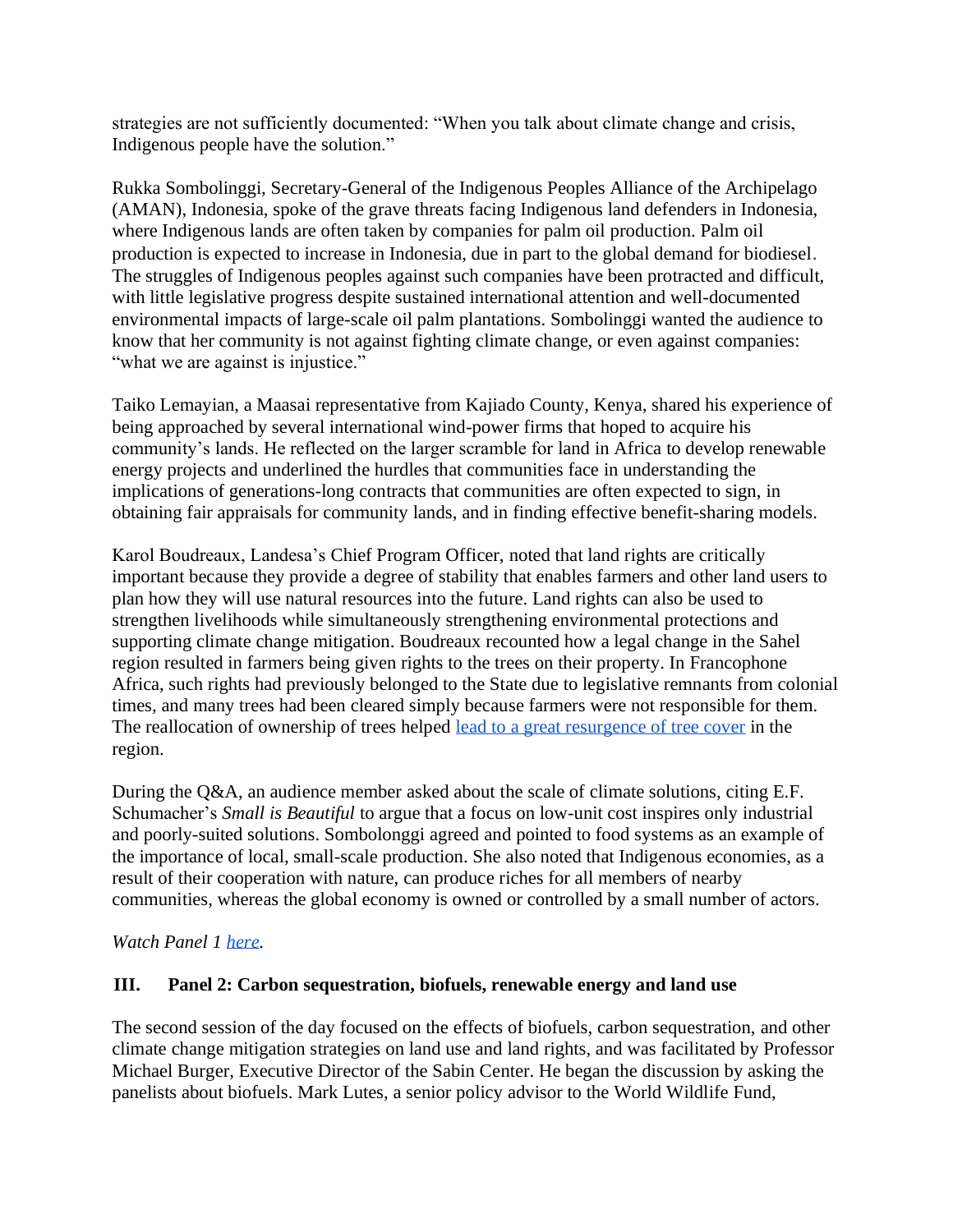underlined that the global economy must transition to a circular [bioeconomy,](https://www.oecd.org/agriculture/crp/documents/Allen-Ben-circular-bioeconomy-agriculture-forestry.pdf) "no matter what," though the question remains whether such a transition will be top down or bottom up. Lutes also pointed out the immense challenges in decarbonizing sectors like shipping and aviation without using highly land-intensive strategies like biofuel-generated energy. Yet biofuel crops like oil palm are not only highly land-intensive, but have been linked to serious human rights violations across the globe. Katharina Rall, a researcher with Human Rights Watch (HRW), spoke of her organization's [recent research with AMAN](https://www.hrw.org/report/2019/09/22/when-we-lost-forest-we-lost-everything/oil-palm-plantations-and-rights-violations) on oil palm-related human rights violations in Indonesia. Rall echoed Sombolinggi's sobering message and contextualized it globally, pointing out that the abuses in Indonesia are "very typical of these types of situations." In most cases, the HRW and AMAN report found, company conversations with communities happened only after forests were destroyed, water polluted, and existing laws regarding community consultation ignored.

Professor Barron Orr, a Professor at the University of Arizona and lead scientist at the UN Convention to Combat Desertification, shared his perspective on land degradation. Without a holistic understanding of land use, he said, there cannot be effective and sustainable conservation and agricultural practices: "We need to know exactly where to do reforestation in each ecosystem to optimize our interventions." Otherwise, he warned, these interventions are likely to be counter productive.

The panelists also proposed direct interventions to more responsibly advance climate mitigation solutions. Several panelists mentioned the importance of: standards for improving the sustainability and transparency of supply chains, land titling, and more meaningful community consultations. Professor Orr highlighted the importance of tying the value chains of controversial or destructive commodities to geography, citing Leonardo Bonnani's *[Sourcemap](http://news.mit.edu/2016/startup-sourcemap-supply-chains-0324)*.

*Watch Panel 2 [here.](https://www.youtube.com/watch?v=eC430kAz8F4&list=PLMwQ_NbbvYkEqzFitFHIWlAQpSAsQyxle&index=3)*

## **IV. Panel 3: Displacement and disruption of land-based systems by climate change**

The third panel, facilitated by Ama Francis, a fellow at the Sabin Center, focused on climaterelated displacement. The panelists reflected on the legal, economic, and data challenges of climate migration with an eye to the most urgent demands of the present day. Satyendra Prasad, Fiji's Ambassador to the United Nations, and Natasha Lycia Ora Bannan, Associate Counsel at LatinoJustice, gave accounts of two places, Fiji and Puerto Rico, where the climate crisis is already a day-to-day reality. Prasad and Ora Bannan both focused their discussion on the economic and political dimensions of the crisis, including the lack of international financial support for vulnerable nations and areas. Prasad explained the immense difficulties involved in relocating communities in Fiji; forty-five have already been selected for relocation, although many others are deemed to be in danger from sea-level rise. Voicing his frustration with the empty talk of the international community, Prasad asked, "How many more UN summits do we have to convene on taxpayer money to keep saying the same thing?" Ora Bannan gave an account of Hurricane Maria's impact on Puerto Rico as a confluence of not just environmental factors but also political failures. Puerto Rico's political relationship with the US government and a protracted economic crisis have rendered the island unable to respond to climate disasters.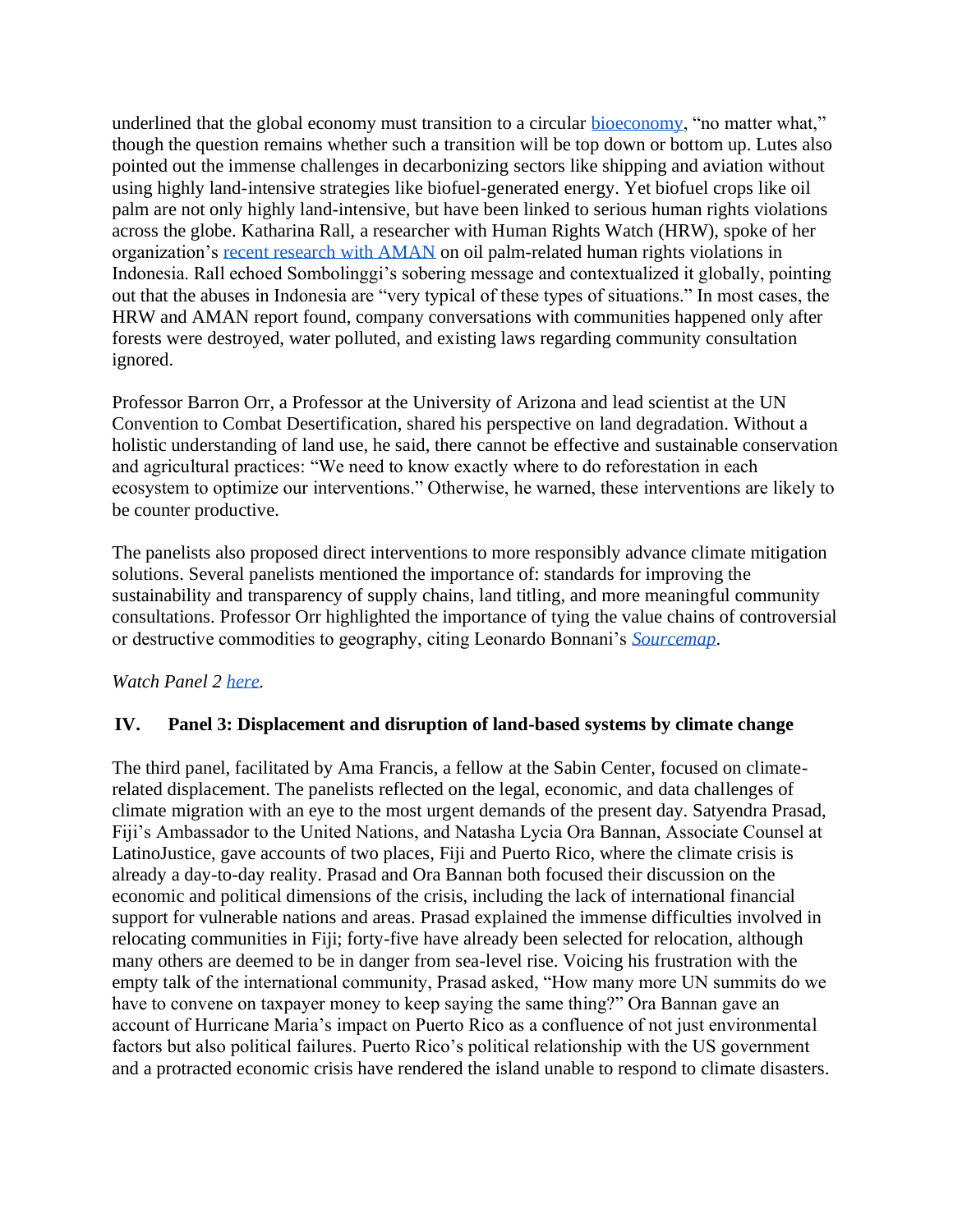The global economic system, Ora Bannan urged, must change, so that people are guaranteed the right to live on their land.

Dina Ionesco, Head of the Migration, Environment and Climate Change Division at the UN Migration Agency, described the growing international attention now devoted to climate-induced migration, citing the UN Framework Convention on Climate Change and a [recent New Zealand](https://www.loc.gov/law/help/climate-change-refugee/new-zealand.php)  [court case.](https://www.loc.gov/law/help/climate-change-refugee/new-zealand.php) Ionesco described the question of measurement and data as central to her work on defining and securing status for climate migrants. Data was a point of contention among the panelists, some of whom were concerned that fixating on measurement can be used as an excuse to delay action. Regardless, understanding likely impacts can be critical in preparing for future challenges. Alex DeSherbinin, Associate Director for Science Applications at the Center for International Earth Science Information Network, walked through several ways of modelling climate migration, and also advocated for improved legal protections, equitable and inclusive processes, impact assessments, and new sources of finance.

While all panelists agreed that the lack of funding for effective resettlement and protection programs was a critical problem, Prasad and Ora Bannan questioned whether current economic and legal systems can adequately provide for just and equitable responses to climate disasters, with Ora Bannan concluding that "there is a huge normative gap to allow a proper response."

## *Watch Panel 3 [here.](https://www.youtube.com/watch?v=2Axe-5hKv1Y&list=PLMwQ_NbbvYkEqzFitFHIWlAQpSAsQyxle&index=4)*

## **V. Panel 4: The big picture: Solutions and next steps**

With a better view of the scope of global challenges at the nexus of land use and climate change, the final panel focused on solutions and next steps. Kaitlin Cordes, Head of Land and Agriculture, and Lead for Human Rights and Investment at CCSI, facilitated the discussion. She began by asking, "how can we roll up our sleeves and work together collectively?" Much of the conversation thereafter focused on changing legal frameworks and strategies, and finding coherent and place-based solutions.

Professor César Rodríguez-Garavito, of the New York University School of Law, described a [recent successful court case in Colombia,](https://www.dejusticia.org/en/the-colombian-government-has-failed-to-fulfill-the-supreme-courts-landmark-order-to-protect-the-amazon/) where young climate activists sued the government for neglecting to meet its promise to end deforestation in the Amazon by 2020. By focusing on winnable battles and working together for publicity, climate activists and lawyers succeeded in holding the government to its commitments. Professor Rodríguez-Garavito emphasized the importance of intergenerational collaboration, which can help center efforts on the rights and livelihoods of future generations.

This theme was echoed by Professor Gerald Torres, from Cornell Law School, who emphasized the importance of treaty litigation concerning Indigenous peoples' rights over natural resources. Professor Torres referenced the 2018 U.S. Supreme Court Case of *[Washington vs. United States,](http://www.ncsl.org/blog/2018/01/30/supreme-court-to-decide-tribal-fishing-rights-case.aspx)*  in which several Tribes sued Washington State for violating their treaty-based fishing rights by building barrier culverts in rivers and streams. Torres argued in evocative terms about the case's transformative power. For the first time, the government's obligation to protect the commons